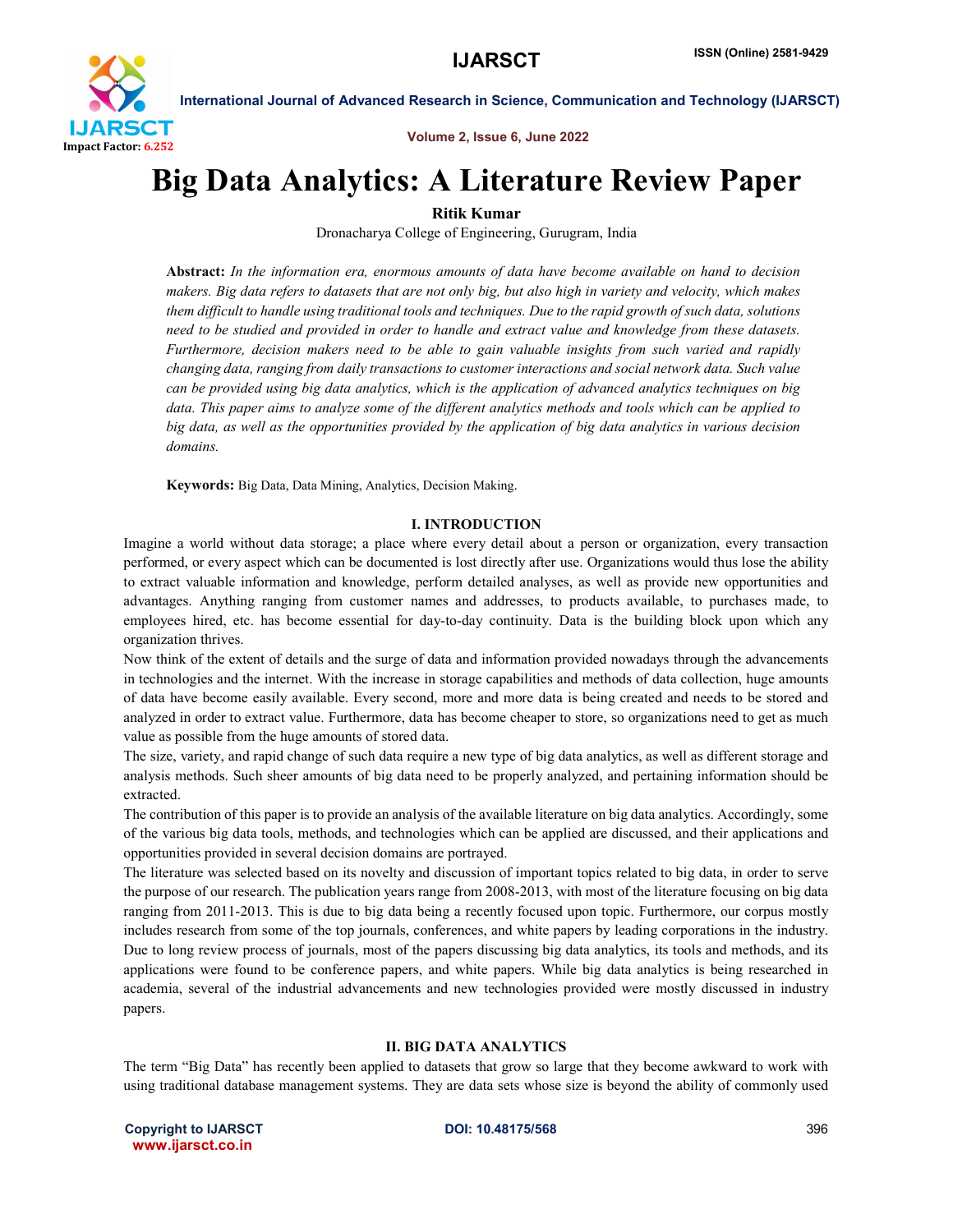

### Volume 2, Issue 6, June 2022

software tools and storage systems to capture, store, manage, as well as process the data within a tolerable elapsed time [12].

Big data sizes are constantly increasing, currently ranging from a few dozen terabytes (TB) to many petabytes (PB) of data in a single data set. Consequently, some of the difficulties related to big data include capture, storage, search, sharing, analytics, and visualizing. Today, enterprises are exploring large volumes of highly detailed data so as to discover facts they didn't know before [17].

Hence, big data analytics is where advanced analytic techniques are applied on big data sets. Analytics based on large data samples reveals and leverages business change. However, the larger the set of data, the more difficult it becomes to manage [17].

In this section, we will start by discussing the characteristics of big data, as well as its importance. Naturally, business benefit can commonly be derived from analyzing larger and more complex data sets that require real time or near-real time capabilities; however, this leads to a need for new data architectures, analytical methods, and tools. Therefore the successive section will elaborate the big data analytics tools and methods, in particular, starting with the big data storage and management, then moving on to the big data analytic processing. It then concludes with some of the various big data analyses which have grown in usage with big data.

# 2.1 Characteristics of Big Data

Big data is data whose scale, distribution, diversity, and/or timeliness require the use of new technical architectures, analytics, and tools in order to enable insights that unlock new sources of business value. Three main features characterize big data: volume, variety, and velocity, or the three V's. The volume of the data is its size, and how enormous it is. Velocity refers to the rate with which data is changing, or how often it is created. Finally, variety includes the different formats and types of data, as well as the different kinds of uses and ways of analyzing the data [9].

Data volume is the primary attribute of big data. Big data can be quantified by size in TBs or PBs, as well as even the number of records, transactions, tables, or files. Additionally, one of the things that make big data really big is that it's coming from a greater variety of sources than ever before, including logs, clickstreams, and social media. Using these sources for analytics means that common structured data is now joined by unstructured data, such as text and human language, and semi-structured data, such as eXtensible Markup Language (XML) or Rich Site Summary (RSS) feeds. There's also data, which is hard to categorize since it comes from audio, video, and other devices. Furthermore, multidimensional data can be drawn from a data warehouse to add historic context to big data. Thus, with big data, variety is just as big as volume.

Moreover, big data can be described by its velocity or speed. This is basically the frequency of data generation or the frequency of data delivery. The leading edge of big data is streaming data, which is collected in real-time from the websites [17]. Some researchers and organizations have discussed the addition of a fourth V, or veracity. Veracity focuses on the quality of the data. This characterizes big data quality as good, bad, or undefined due to data inconsistency, incompleteness, ambiguity, latency, deception, and approximations [22].

# 2.2 Big Data Analytics Tools and Methods

With the evolution of technology and the increased multitudes of data flowing in and out of organizations daily, there has become a need for faster and more efficient ways of analyzing such data. Having piles of data on hand is no longer enough to make efficient decisions at the right time.

Such data sets can no longer be easily analyzed with traditional data management and analysis techniques and infrastructures. Therefore, there arises a need for new tools and methods specialized for big data analytics, as well as the required architectures for storing and managing such data. Accordingly, the emergence of big data has an effect on everything from the data itself and its collection, to the processing, to the final extracted decisions.

Consequently, [8] proposed the Big – Data, Analytics, and Decisions (B-DAD) framework which incorporates the big data analytics tools and methods into the decision making process [8]. The framework maps the different big data storage, management, and processing tools, analytics tools and methods, and visualization and evaluation tools to the different phases of the decision making process. Hence, the changes associated with big data analytics are reflected in three main areas: big data storage and architecture, data and analytics processing, and, finally, the big data analyses which can be

Copyright to IJARSCT **DOI: 10.48175/568** 397 www.ijarsct.co.in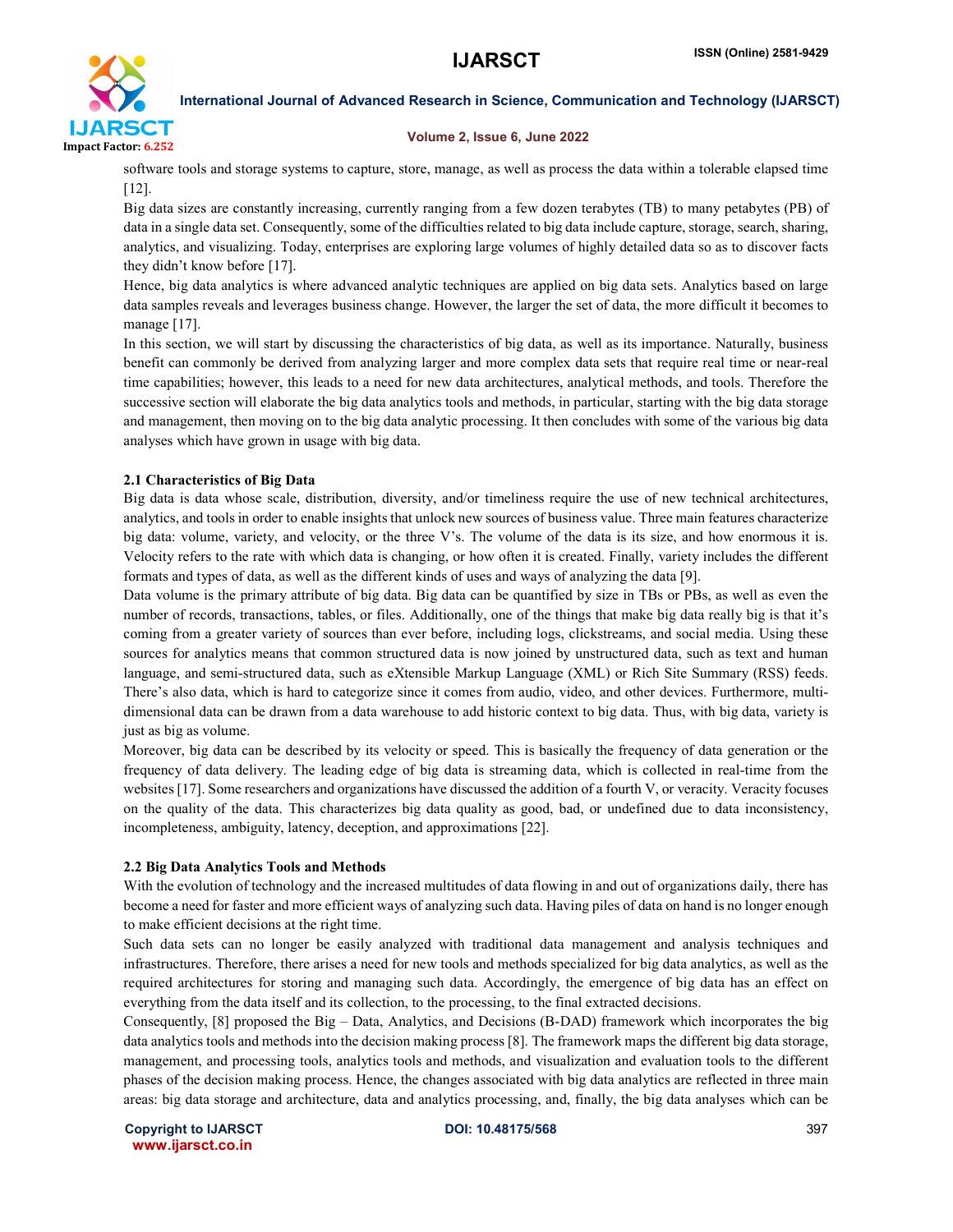

# Volume 2, Issue 6, June 2022

applied for knowledge discovery and informed decision making. Each area will be further discussed in this section. However, since big data is still evolving as an important field of research, and new findings and tools are constantly developing, this section is not exhaustive of all the possibilities, and focuses on providing a general idea, rather than a list of all potential opportunities and technologies.

# 2.3 Big Data Storage and Management

One of the first things organizations have to manage when dealing with big data, is where and how this data will be stored once it is acquired. The traditional methods of structured data storage and retrieval include relational databases, data marts, and data warehouses. The data is uploaded to the storage from operational data stores using Extract, Transform, Load (ETL), or Extract, Load, Transform (ELT), tools which extract the data from outside sources, transform the data to fit operational needs, and finally load the data into the database or data warehouse. Thus, the data is cleaned, transformed, and catalogued before being made available for data mining and online analytical functions [3].

However, the big data environment calls for Magnetic, Agile, Deep (MAD) analysis skills, which differ from the aspects of a traditional Enterprise Data Warehouse (EDW) environment. First of all, traditional EDW approaches discourage the incorporation of new data sources until they are cleansed and integrated. Due to the ubiquity of data nowadays, big data environments need to be magnetic, thus attracting all the data sources, regardless of the data quality [5]. Furthermore, given the growing numbers of data sources, as well as the sophistication of the data analyses, big data storage should allow analysts to easily produce and adapt data rapidly. This requires an agile database, whose logical and physical contents can adapt in sync with rapid data evolution [11]. Finally, since current data analyses use complex statistical methods, and analysts need to be able to study enormous datasets by drilling up and down, a big data repository also needs to be deep, and serve as a sophisticated algorithmic runtime engine [5].

Accordingly, several solutions, ranging from distributed systems and Massive Parallel Processing (MPP) databases for providing high query performance and platform scalability, to non-relational or in-memory databases, have been used for big data.

Non-relational databases, such as Not Only SQL (NoSQL), were developed for storing and managing unstructured, or non-relational, data. NoSQL databases aim for massive scaling, data model flexibility, and simplified application development and deployment. Contrary to relational databases, NoSQL databases separate data management and data storage. Such databases rather focus on the high-performance scalable data storage, and allow data management tasks to be written in the application layer instead of having it written in databases specific languages [3].

On the other hand, in-memory databases manage the data in server memory, thus eliminating disk input/output (I/O) and enabling real-time responses from the database. Instead of using mechanical disk drives, it is possible to store the primary database in silicon-based main memory. This results in orders of magnitude of improvement in the performance, and allows entirely new applications to be developed [16]. Furthermore, in-memory databases are now being used for advanced analytics on big data, especially to speed the access to and scoring of analytic models for analysis.

This provides scalability for big data, and speed for discovery analytics [17].

Alternatively, Hadoop is a framework for performing big data analytics which provides reliability, scalability, and manageability by providing an implementation for the MapReduce paradigm, which is discussed in the following section, as well as gluing the storage and analytics together. Hadoop consists of two main components: the HDFS for the big data storage, and MapReduce for big data analytics [9]. The HDFS storage function provides a redundant and reliable distributed file system, which is optimized for large files, where a single file is split into blocks and distributed across cluster nodes. Additionally, the data is protected among the nodes by a replication mechanism, which ensures availability and reliability despite any node failures [3]. There are two types of HDFS nodes: the Data Nodes and the Name Nodes. Data is stored in replicated file blocks across the multiple Data Nodes, and the Name Node acts as a regulator between the client and the Data Node, directing the client to the particular Data Node which contains the requested data [3].

# 2.4 Big Data Analytic Processing

After the big data storage, comes the analytic processing. According to [10], there are four critical requirements for big data processing. The first requirement is fast data loading. Since the disk and network traffic interferes with the query executions during data loading, it is necessary to reduce the data loading time. The second requirement is fast query

Copyright to IJARSCT **DOI: 10.48175/568** 398 www.ijarsct.co.in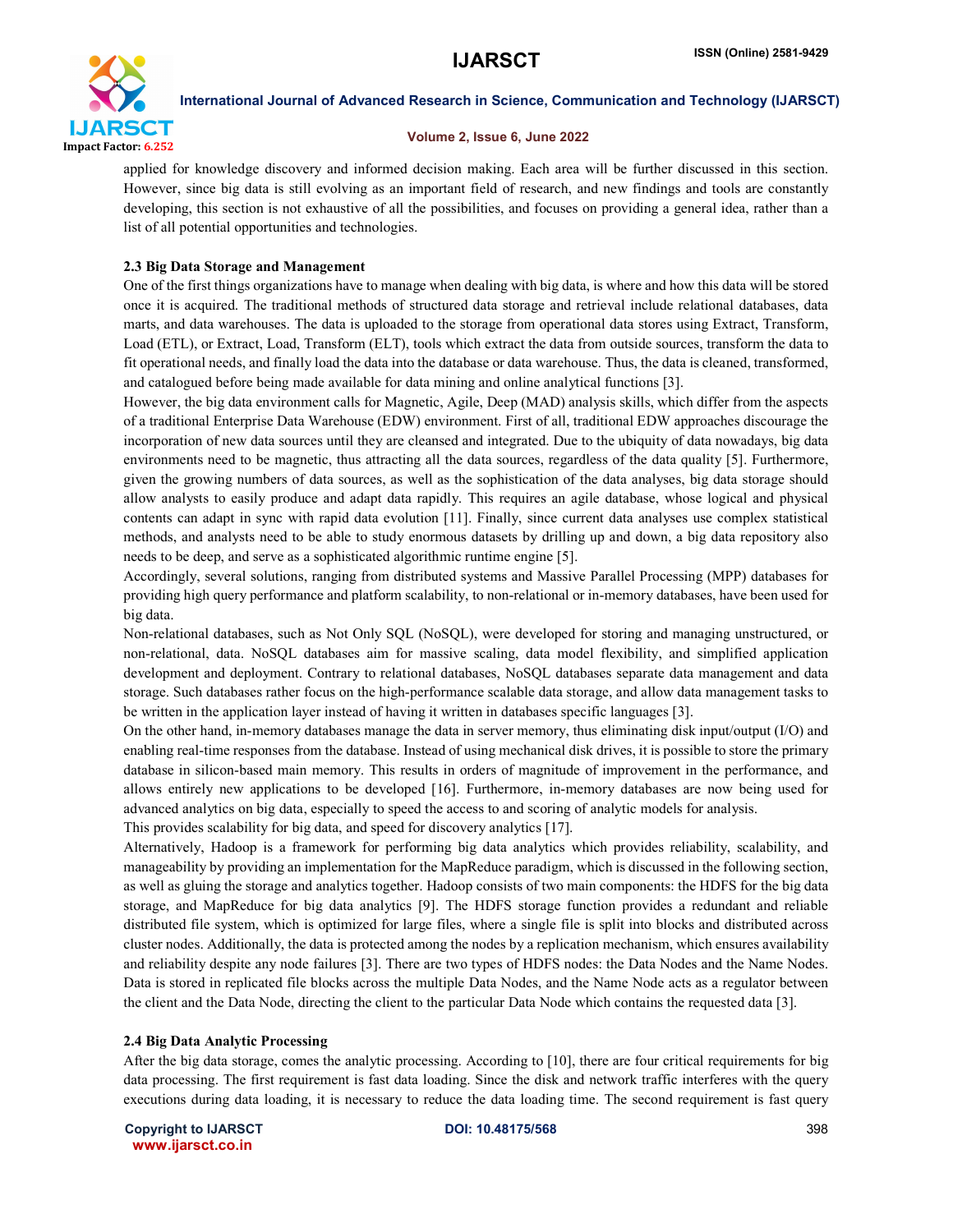

#### Volume 2, Issue 6, June 2022

processing. In order to satisfy the requirements of heavy workloads and real-time requests, many queries are responsetime critical. Thus, the data placement structure must be capable of retaining high query processing speeds as the amounts of queries rapidly increase. Additionally, the third requirement for big data processing is the highly efficient utilization of storage space. Since the rapid growth in user activities can demand scalable storage capacity and computing power, limited disk space necessitates that data storage be well managed during processing, and issues on how to store the data so that space utilization is maximized be addressed. Finally, the fourth requirement is the strong adaptivity to highly dynamic workload patterns. As big data sets are analyzed by different applications and users, for different purposes, and in various ways, the underlying system should be highly adaptive to unexpected dynamics in data processing, and not specific to certain workload patterns [10].

Map Reduce is a parallel programming model, inspired by the "Map" and "Reduce" of functional languages, which is suitable for big data processing. It is the core of Hadoop, and performs the data processing and analytics functions [6]. According to EMC, the MapReduce paradigm is based on adding more computers or resources, rather than increasing the power or storage capacity of a single computer; in other words, scaling out rather than scaling up [9]. The fundamental idea of MapReduce is breaking a task down into stages and executing the stages in parallel in order to reduce the time needed to complete the task [6].

The first phase of the MapReduce job is to map input values to a set of key/value pairs as output. The "Map" function accordingly partitions large computational tasks into smaller tasks, and assigns them to the appropriate key/value pairs [6]. Thus, unstructured data, such as text, can be mapped to a structured key/value pair, where, for example, the key could be the word in the text and the value is the number of occurrences of the word. This output is then the input to the "Reduce" function [9]. Reduce then performs the collection and combination of this output, by combining all values which share the same key value, to provide the final result of the computational task [6].

The MapReduce function within Hadoop depends on two different nodes: the Job Tracker and the Task Tracker nodes. The Job Tracker nodes are the ones which are responsible for distributing the mapper and reducer functions to the available Task Trackers, as well as monitoring the results [9]. The MapReduce job starts by the JobTracker assigning a portion of an input file on the HDFS to a map task, running on a node [13]. On the other hand, the Task Tracker nodes actually run the jobs and communicate results back to the Job Tracker. That communication between nodes is often through files and directories in HDFS, so inter-node communication is minimized [9].

Figure 1 shows how the MapReduce nodes and the HDFS work together. At step 1, there is a very large dataset including log files, sensor data, or anything of the sorts. The HDFS stores replicas of the data, represented by the blue, yellow, beige, and pink icons, across the Data Nodes. In step 2, the client defines and executes a map job and a reduce job on a particular data set, and sends them both to the Job Tracker. The Job Tracker then distributes the jobs across the Task Trackers in step 3. The Task Tracker runs the mapper, and the mapper produces output that is then stored in the HDFS file system. Finally, in step 4, the reduce job runs across the mapped data in order to produce the result.





Hadoop is a MAD system, thus making it popular for big data analytics by loading data as files into the distributed file system, and running parallel MapReduce computations on the data. Hadoop gets its magnetism and agility from the fact that data is loaded into Hadoop simply by copying files into the distributed file system, and MapReduce interprets the

Copyright to IJARSCT **DOI: 10.48175/568** 399 www.ijarsct.co.in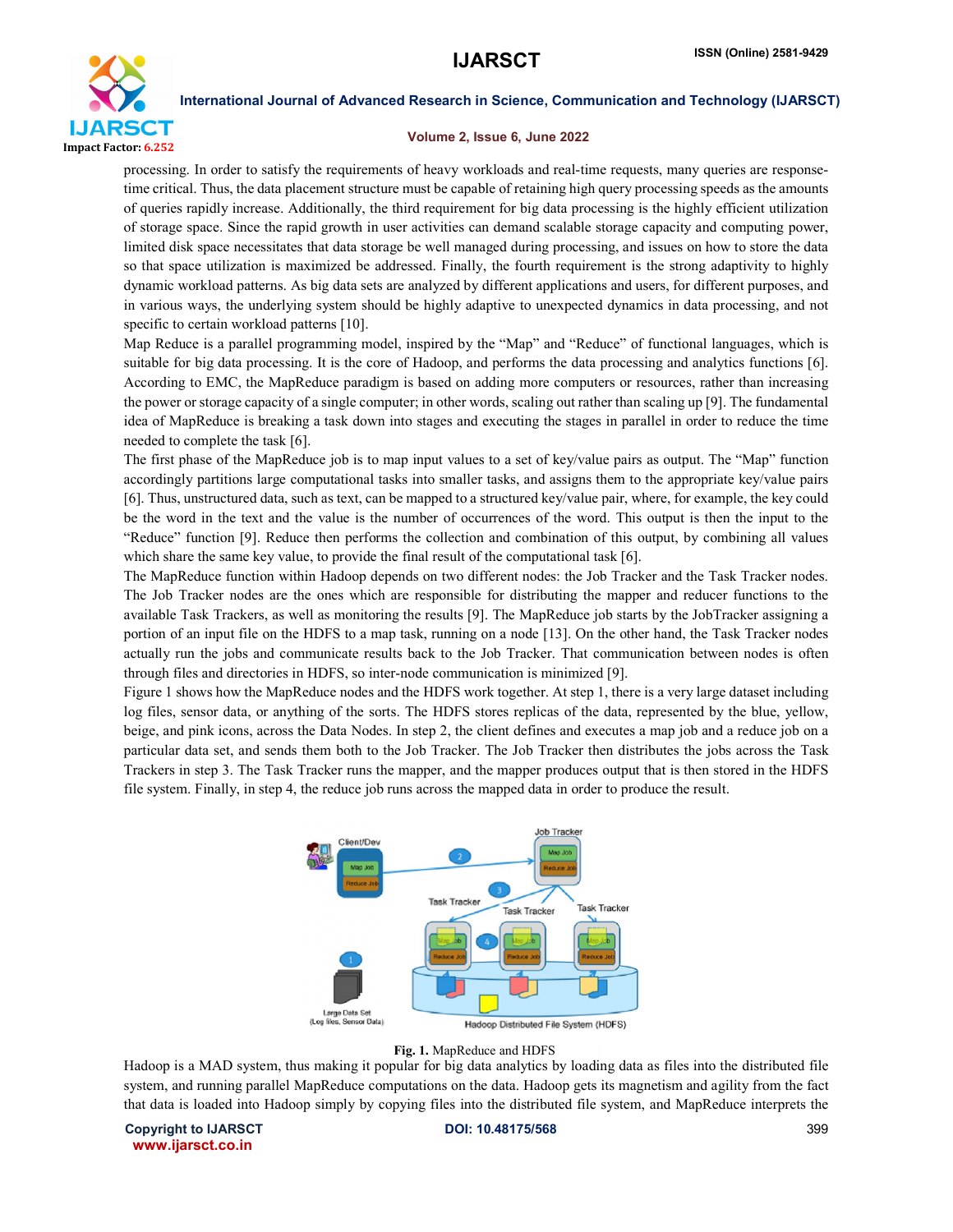

#### Volume 2, Issue 6, June 2022

data at processing time rather than loading time [11]. Thus, it is capable of attracting all data sources, as well as adapting its engines to any evolutions that may occur in such big data sources [6].

After big data is stored, managed, and processed, decision makers need to extract useful insights by performing big data analyses. In the subsections below, various big data analyses will be discussed, starting with selected traditional advanced data analytics methods, and followed by examples of some of the additional, applicable big data analyses.

# 2.5 Big Data Analytics

Nowadays, people don't just want to collect data, they want to understand the meaning and importance of the data, and use it to aid them in making decisions. Data analytics is the process of applying algorithms in order to analyze sets of data and extract useful and unknown patterns, relationships, and information [1]. Furthermore, data analytics are used to extract previously unknown, useful, valid, and hidden patterns and information from large data sets, as well as to detect important relationships among the stored variables. Therefore, analytics have had a significant impact on research and technologies, since decision makers have become more and more interested in learning from previous data, thus gaining competitive advantage [21].

Along with some of the most common advanced data analytics methods, such as association rules, clustering, classification and decision trees, and regression some additional analyses have become common with big data.

For example, social media has recently become important for social networking and content sharing. Yet, the content that is generated from social media websites is enormous and remains largely unexploited. However, social media analytics can be used to analyze such data and extract useful information and predictions [2]. Social media analytics is based on developing and evaluating informatics frameworks and tools in order to collect, monitor, summarize, analyze, as well as visualize social media data. Furthermore, social media analytics facilitates understanding the reactions and conversations between people in online communities, as well as extracting useful patterns and intelligence from their interactions, in addition to what they share on social media websites [24].

On the other hand, Social Network Analysis (SNA) focuses on the relationships among social entities, as well as the patterns and implications of such relationships [23]. An SNA maps and measures both formal and informal relationships in order to comprehend what facilitates the flow of knowledge between interacting parties, such as who knows who, and who shares what knowledge or information with who and using what [19].

However, SNA differs from social media analysis, in that SNA tries to capture the social relationships and patterns between networks of people. On the other hand, social media analysis aims to analyze what social media users are saying in order to uncover useful patterns, information about the users, and sentiments. This is traditionally done using text mining or sentiment analysis, which are discussed below.

On the other hand, text mining is used to analyze a document or set of documents in order to understand the content within and the meaning of the information contained. Text mining has become very important nowadays since most of the information stored, not including audio, video, and images, consists of text. While data mining deals with structured data, text presents special characteristics which basically follow a non-relational form [18].

Moreover, sentiment analysis, or opinion mining, is becoming more and more important as online opinion data, such as blogs, product reviews, forums, and social data from social media sites like Twitter and Facebook, grow tremendously. Sentiment analysis focuses on analyzing and understanding emotions from subjective text patterns, and is enabled through text mining. It identifies opinions and attitudes of individuals towards certain topics, and is useful in classifying viewpoints as positive or negative. Sentiment analysis uses natural language processing and text analytics in order to identify and extract information by finding words that are indicative of a sentiment, as well as relationships between words, so that sentiments can be accurately identified [15].

Finally, from the strongest potential growths among big data analytics options is Advanced Data Visualization (ADV) and visual discovery [17]. Presenting information so that people can consume it effectively is a key challenge that needs to be met, in order for decision makers to be able to properly analyze data in a way to lead to concrete actions [14].

ADV has emerged as a powerful technique to discover knowledge from data. ADV combines data analysis methods with interactive visualization to enable comprehensive data exploration. It is a data driven exploratory approach that fits well in situations where analysts have little knowledge about the data [20]. With the generation of more and more data of high volume and complexity, an increasing demand has arisen for ADV solutions from many application domains [25].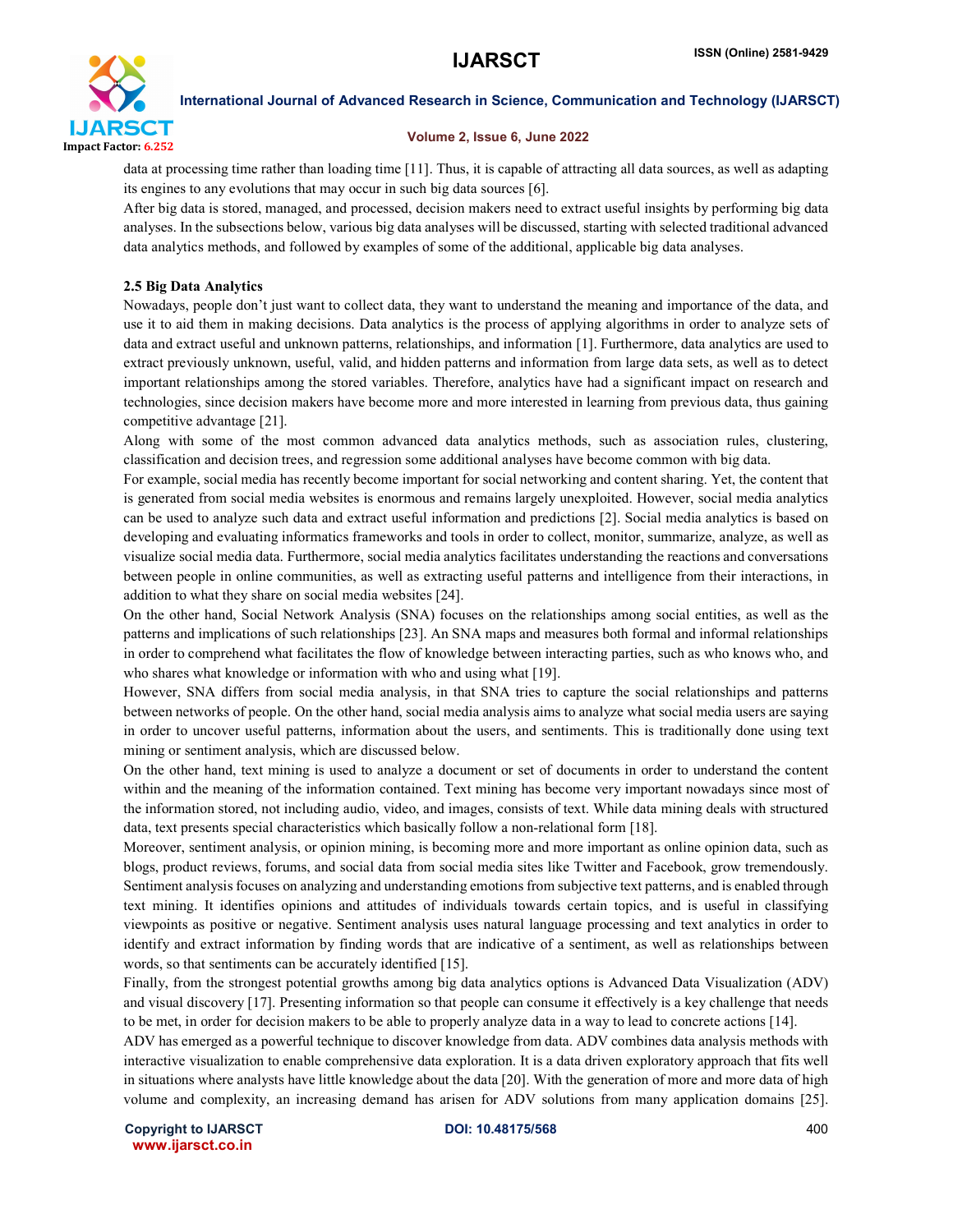

#### Volume 2, Issue 6, June 2022

Additionally, such visualization analyses take advantage of human perceptual and reasoning abilities, which enables them to thoroughly analyze data at both the overview and the detailed levels. Along with the size and complexity of big data, intuitive visual representation and interaction is needed to facilitate the analyst's perception and reasoning [20].

ADV can enable faster analysis, better decision making, and more effective presentation and comprehension of results by providing interactive statistical graphics and a point-and-click interface [4]. Furthermore, ADV is a natural fit for big data since it can scale its visualizations to represent thousands or millions of data points, unlike standard pie, bar, and line charts. Moreover, it can handle diverse data types, as well as present analytic data structures that aren't easily flattened onto a computer screen, such as hierarchies and neural nets. Additionally, most ADV tools and functions can support interfaces to all the leading data sources, thus enabling business analysts to explore data widely across a variety of sources in search of the right analytics dataset, usually in real-time [17].

# III. BIG DATA ANALYTICS AND DECISION MAKING

From the decision maker's perspective, the significance of big data lies in its ability to provide information and knowledge of value, upon which to base decisions. The managerial decision making process has been an important and thoroughly covered topic in research throughout the years.

Big data is becoming an increasingly important asset for decision makers. Large volumes of highly detailed data from various sources such as scanners, mobile phones, loyalty cards, the web, and social media platforms provide the opportunity to deliver significant benefits to organizations. This is possible only if the data is properly analyzed to reveal valuable insights, allowing for decision makers to capitalize upon the resulting opportunities from the wealth of historic and real-time data generated through supply chains, production processes, customer behaviors, etc. [4].

Moreover, organizations are currently accustomed to analyzing internal data, such as sales, shipments, and inventory. However, the need for analyzing external data, such as customer markets and supply chains, has arisen, and the use of big data can provide cumulative value and knowledge. With the increasing sizes and types of unstructured data on hand, it becomes necessary to make more informed decisions based on drawing meaningful inferences from the data [7].

Accordingly, [8] developed the B-DAD framework which maps big data tools and techniques, into the decision making process [8]. Such a framework is intended to enhance the quality of the decision making process in regards to dealing with big data. The first phase of the decision making process is the intelligence phase, where data which can be used to identify problems and opportunities is collected from internal and external data sources. In this phase, the sources of big data need to be identified, and the data needs to be gathered from different sources, processed, stored, and migrated to the end user. Such big data needs to be treated accordingly, so after the data sources and types of data required for the analysis are defined, the chosen data is acquired and stored in any of the big data storage and management tools previously discussed After the big data is acquired and stored, it is then organized, prepared, and processed, This is achieved across a high-speed network using ETL/ELT or big data processing tools, which have been covered in the previous sections.

The next phase in the decision making process is the design phase, where possible courses of action are developed and analyzed through a conceptualization, or a representative model of the problem. The framework divides this phase into three steps, model planning, data analytics, and analyzing. Here, a model for data analytics, such as those previously discussed, is selected and planned, and then applied, and finally analyzed.

Consequently, the following phase in the decision making process is the choice phase, where methods are used to evaluate the impacts of the proposed solutions, or courses of action, from the design phase. Finally, the last phase in the decision making process is the implementation phase, where the proposed solution from the previous phase is implemented [8].

As the amount of big data continues to exponentially grow, organizations throughout the different sectors are becoming more interested in how to manage and analyze such data. Thus, they are rushing to seize the opportunities offered by big data, and gain the most benefit and insight possible, consequently adopting big data analytics in order to unlock economic value and make better and faster decisions. Therefore, organizations are turning towards big data analytics in order to analyze huge amounts of data faster, and reveal previously unseen patterns, sentiments, and customer intelligence. This section focuses on some of the different applications, both proposed and implemented, of big data analytics, and how these applications can aid organizations across different sectors to gain valuable insights and enhance decision making. According to Manyika et al.'s research, big data can enable companies to create new products and services, enhance existing ones, as well as invent entirely new business models. Such benefits can be gained by applying big data analytics

Copyright to IJARSCT **DOI: 10.48175/568** 401 www.ijarsct.co.in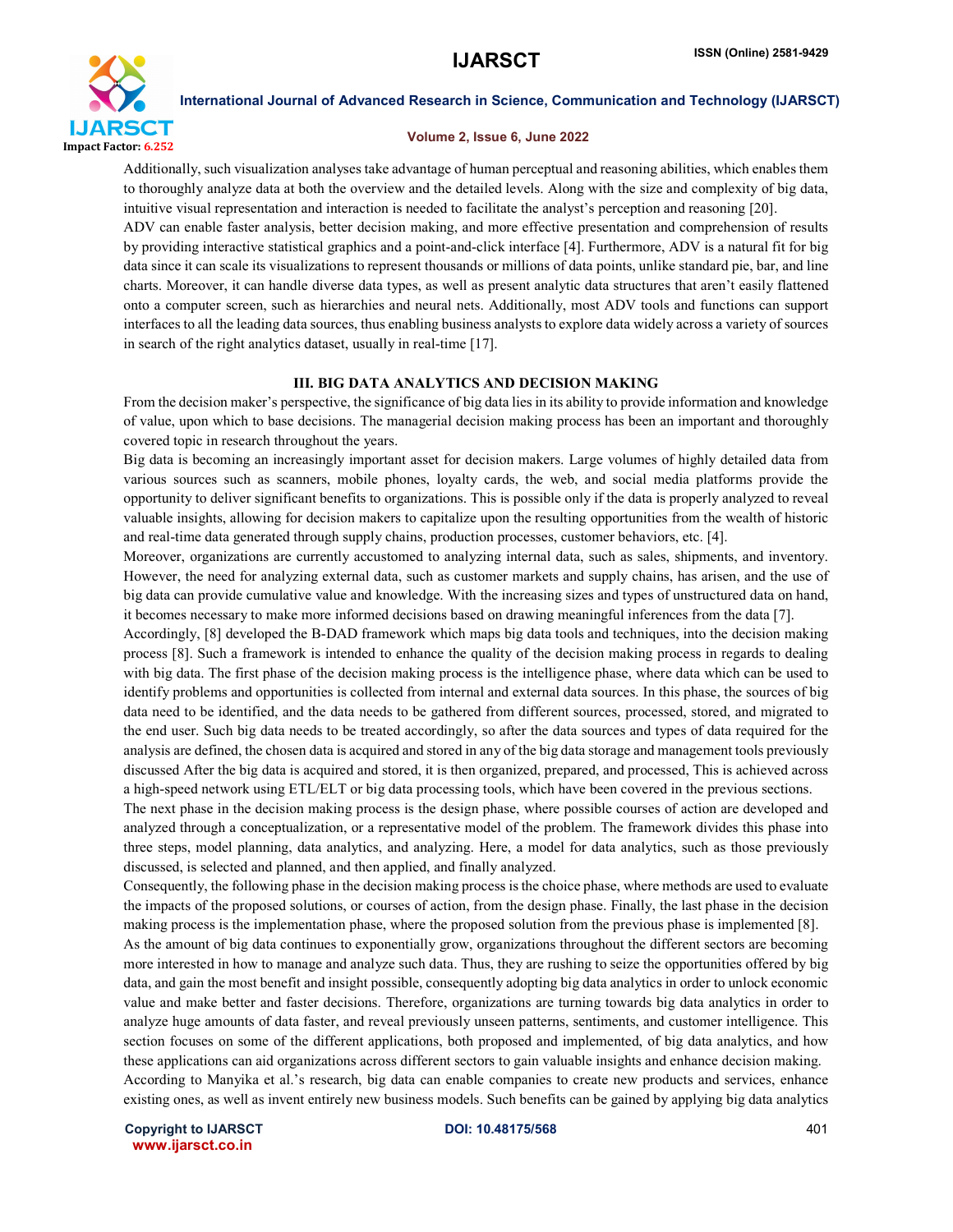

#### Volume 2, Issue 6, June 2022

in different areas, such as customer intelligence, supply chain intelligence, performance, quality and risk management and fraud detection [14]. Furthermore, Cebr's study highlighted the main industries that can benefit from big data analytics, such as the manufacturing, retail, central government, healthcare, telecom, and banking industries [4].

# 3.1 Customer Intelligence

Big data analytics holds much potential for customer intelligence, and can highly benefit industries such as retail, banking, and telecommunications. Big data can create transparency, and make relevant data more easily accessible to stakeholders in a timely manner [14]. Big data analytics can provide organizations with the ability to profile and segment customers based on different socioeconomic characteristics, as well as increase levels of customer satisfaction and retention [4]. This can allow them to make more informed marketing decisions, and market to different segments based on their preferences along with the recognition of sales and marketing opportunities [17]. Moreover, social media can be used to inform companies what their customers like, as well as what they don't like. By performing sentiment analysis on this data, firms can be alerted beforehand when customers are turning against them or shifting to different products, and accordingly take action [7].

Additionally, using SNAs to monitor customer sentiments towards brands, and identify influential individuals, can help organizations react to trends and perform direct marketing. Big data analytics can also enable the construction of predictive models for customer behavior and purchase patterns, therefore raising overall profitability [4]. Even organizations which have used segmentation for many years are beginning to deploy more sophisticated big data techniques, such as real-time microsegmentation of customers, in order to target promotions and advertising [14]. Consequently, big data analytics can benefit organizations by enabling better targeted social influencer marketing, defining and predicting trends from market sentiments, as well as analyzing and understanding churn and other customer behaviors [17].

# 3.2 Supply Chain and Performance Management

As for supply chain management, big data analytics can be used to forecast demand changes, and accordingly match their supply. This can increasingly benefit the manufacturing, retail, as well as transport and logistics industries. By analyzing stock utilization and geospatial data on deliveries, organizations can automate replenishment decisions, which will reduce lead times and minimize costs and delays, as well as process interruptions. Additionally, decisions on changing suppliers, based on quality or price competitiveness, can be taken by analyzing supplier data to monitor performance. Furthermore, alternate pricing scenarios can be run instantly, which can enable a reduction in inventories and an increase in profit margins [4]. Accordingly, big data can lead to the identification of the root causes of cost, and provide for better planning and forecasting [17].

Another area where big data analytics can be of value is performance management, where the governmental and healthcare industries can easily benefit. With the increasing need to improve productivity, staff performance information can be monitored and forecasted by using predictive analytics tools. This can allow departments to link their strategic objectives with the service or user outcomes, thus leading to increased efficiencies. Additionally, with the availability of big data and performance information, as well as its accessibility to operations managers, the use of predictive KPIs, balanced scorecards, and dashboards within the organization can introduce operational benefits by enabling the monitoring of performance, as well as improving transparency, objectives setting, and planning and management functions [4].

# 3.3 Quality Management and Improvement

Especially for the manufacturing, energy and utilities, and telecommunications industries, big data can be used for quality management, in order to increase profitability and reduce costs by improving the quality of goods and services provided. For example, in the manufacturing process, predictive analytics on big data can be used to minimize the performance variability, as well as prevent quality issues by providing early warning alerts. This can reduce scrap rates, and decrease the time to market, since identifying any disruptions to the production process before they occur can save significant expenditures [4]. Additionally, big data analytics can result in manufacturing lead improvements [17]. Furthermore, realtime data analyses and monitoring of machine logs can enable managers to make swifter decisions for quality

Copyright to IJARSCT DOI: 10.48175/568 402 www.ijarsct.co.in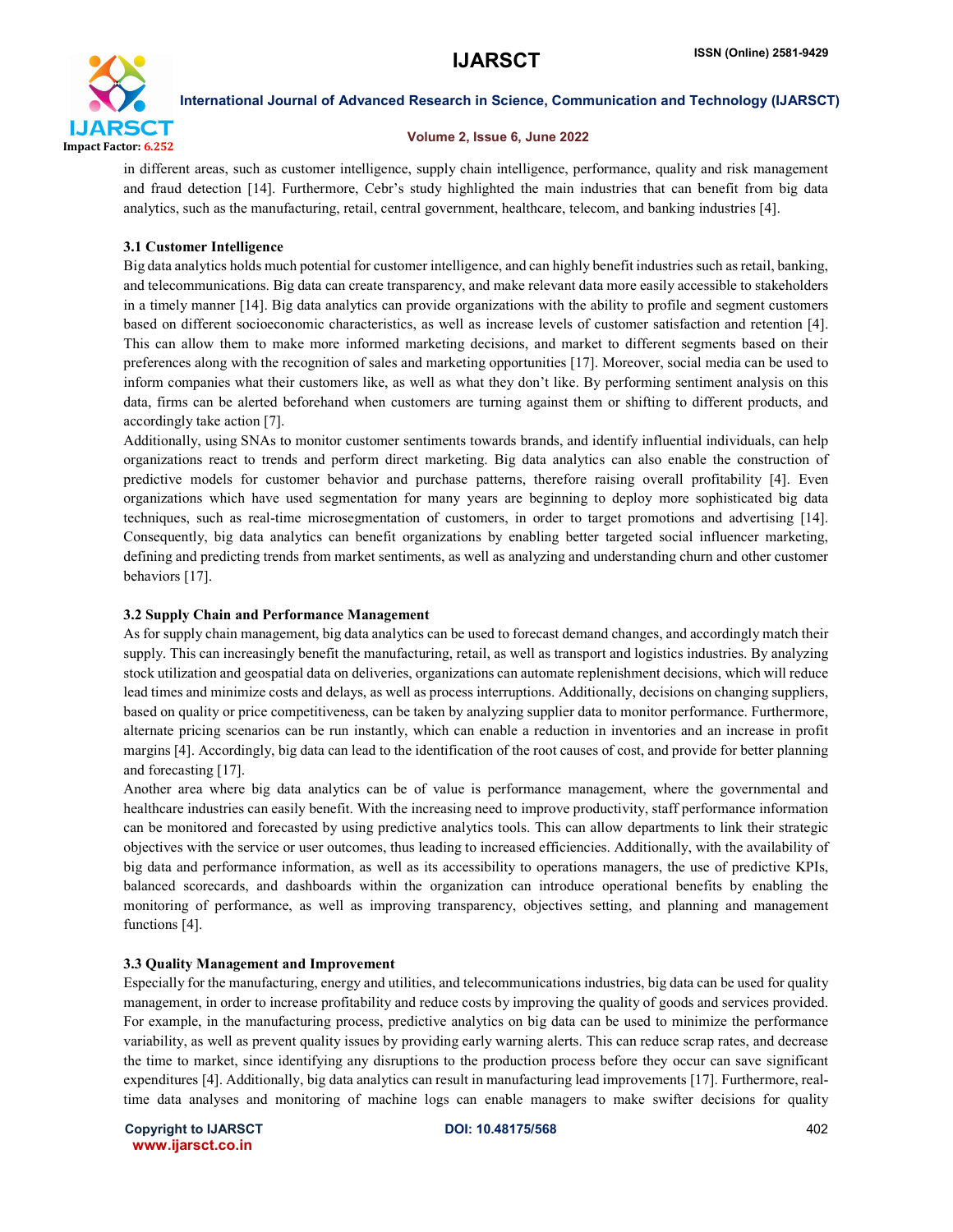

#### Volume 2, Issue 6, June 2022

management. Also, big data analytics can allow for the real-time monitoring of network demand, in addition to the forecasting of bandwidth in response to customer behavior.

Moreover, healthcare IT systems can improve the efficiency and quality of care, by communicating and integrating patient data across different departments and institutions, while retaining privacy controls [4]. Analyzing electronic health records can improve the continuity of care for individuals, as well as creating a massive dataset through which treatments and outcomes can be predicted and compared. Therefore, with the increasing use of electronic health records, along with the advancements in analytics tools, there arises an opportunity to mine the available de-identified patient information for assessing the quality of healthcare, as well as managing diseases and health services [22].

Additionally, the quality of citizens' lives can be improved through the utilization of big data. For healthcare, sensors can be used in hospitals and homes to provide the continuous monitoring of patients, and perform real-time analyses on the patient data streaming in. This can be used to alert individuals and their health care providers if any health anomalies are detected in the analysis, requiring the patient to seek medical help [22]. Patients can also be monitored remotely to analyze their adherence to their prescriptions, and improve drug and treatment options [14].

Moreover, by analyzing information from distributed sensors on handheld devices, roads, and vehicles, which provide real-time traffic information, transportation can be transformed and improved. Traffic jams can be predicted and prevented, and drivers can operate more safely and with less disruption to the traffic flow. Such a new type of traffic ecosystem, with "intelligent" connected cars, can potentially renovate transportation and how roadways are used [22]. Accordingly, big data applications can provide smart routing, according to real-time traffic information based on personal location data. Furthermore, such applications can automatically call for help when trouble is detected by the sensors, and inform users about accidents, scheduled roadwork, and congested areas in real-time [14].

Furthermore, big data can be used for better understanding changes in the location, frequency, and intensity of weather and climate. This can benefit citizens and businesses that rely upon weather, such as farmers, as well as tourism and transportation companies. Also, with new sensors and analysis techniques for developing long term climate models and nearer weather forecasts, weather related natural disasters can be predicted, and preventive or adaptive measures can be taken beforehand [22].

#### 3.4 Risk Management and Fraud Detection

Industries such as investment or retail banking, as well as insurance, can benefit from big data analytics in the area of risk management. Since the evaluation and bearing of risk is a critical aspect for the financial services sector, big data analytics can help in selecting investments by analyzing the likelihood of gains against the likelihood of losses. Additionally, internal and external big data can be analyzed for the full and dynamic appraisal of risk exposures [4]. Accordingly, big data can benefit organizations by enabling the quantification of risks [17]. High-performance analytics can also be used to integrate the risk profiles managed in isolation across separate departments, into enterprise wide risk profiles. This can aid in risk mitigation, since a comprehensive view of the different risk types and their interrelations is provided to decision makers [4].

Furthermore, new big data tools and technologies can provide for managing the exponential growth in network produced data, as well reduce database performance problems by increasing the ability to scale and capture the required data. Along with the enhancement in cyber analytics and data intensive computing solutions, organizations can incorporate multiple streams of data and automated analyses to protect themselves against cyber and network attacks [22].

As for fraud detection, especially in the government, banking, and insurance industries, big data analytics can be used to detect and prevent fraud [17]. Analytics are already commonly used in automated fraud detection, but organizations and sectors are looking towards harnessing the potentials of big data in order to improve their systems. Big data can allow them to match electronic data across several sources, between both public and private sectors, and perform faster analytics [4].

In addition, customer intelligence can be used to model normal customer behavior, and detect suspicious or divergent activities through the accurate flagging of outlier occurrences. Furthermore, providing systems with big data about prevailing fraud patterns can allow these systems to learn the new types of frauds and act accordingly, as the fraudsters adapt to the old systems designed to detect them. Also, SNAs can be used to identify the networks of collaborating fraudsters, as well as discover evidence of fraudulent insurance or benefits claims, which will lead to less fraudulent

Copyright to IJARSCT **DOI: 10.48175/568** 403 www.ijarsct.co.in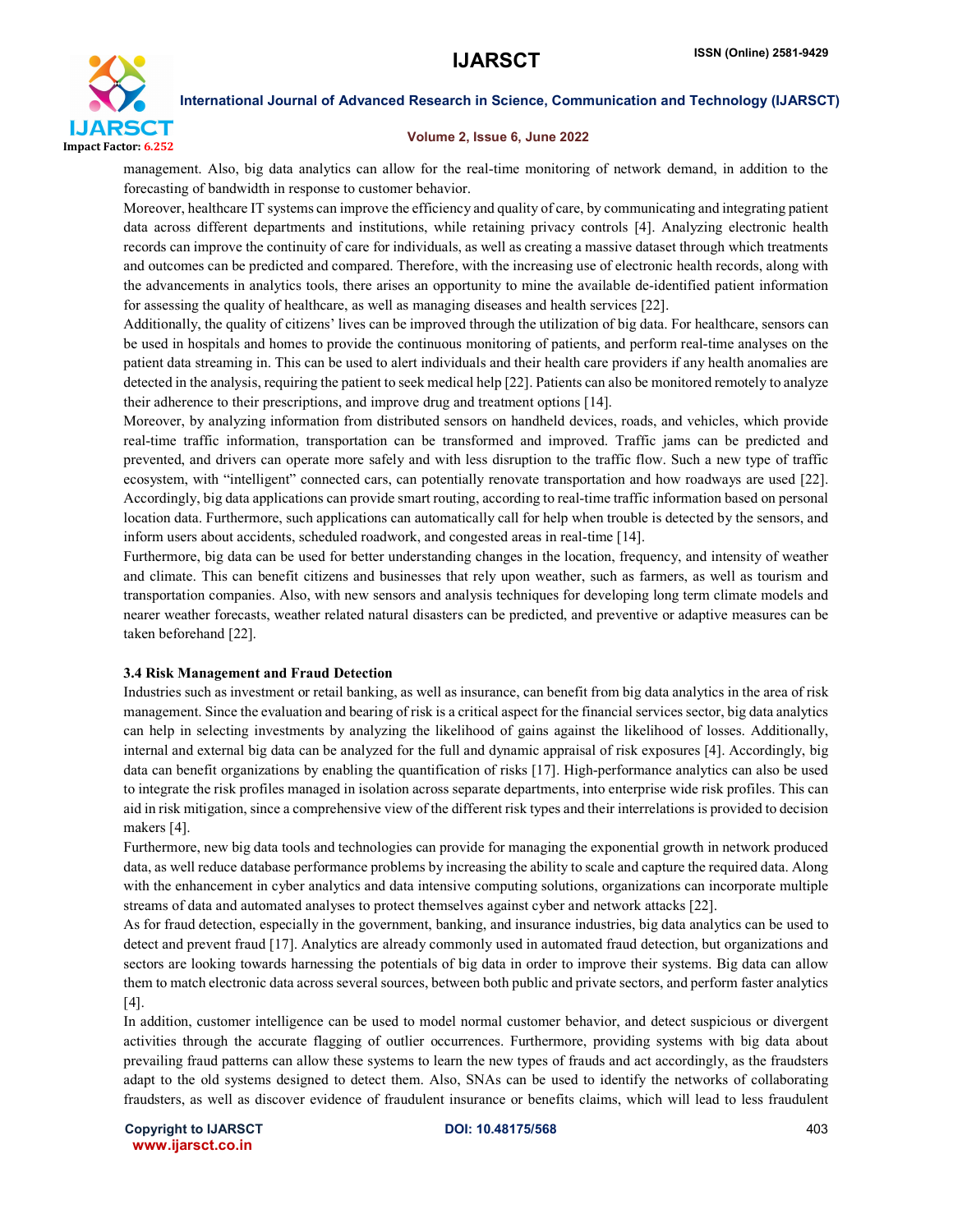

### Volume 2, Issue 6, June 2022

activity going undiscovered [4]. Thus, big data tools, techniques, and governance processes can increase the prevention and recovery of fraudulent transactions by dramatically increasing the speed of identification and detection of compliance patterns within all available data sets [22].

# IV. CONCLUSION

In this research, we have examined the innovative topic of big data, which has recently gained lots of interest due to its perceived unprecedented opportunities and benefits. In the information era we are currently living in, voluminous varieties of high velocity data are being produced daily, and within them lay intrinsic details and patterns of hidden knowledge which should be extracted and utilized. Hence, big data analytics can be applied to leverage business change and enhance decision making, by applying advanced analytic techniques on big data, and revealing hidden insights and valuable knowledge.

Accordingly, the literature was reviewed in order to provide an analysis of the big data analytics concepts which are being researched, as well as their importance to decision making. Consequently, big data was discussed, as well as its characteristics and importance. Moreover, some of the big data analytics tools and methods in particular were examined. Thus, big data storage and management, as well as big data analytics processing were detailed. In addition, some of the different advanced data analytics techniques were further discussed.

By applying such analytics to big data, valuable information can be extracted and exploited to enhance decision making and support informed decisions. Consequently, some of the different areas where big data analytics can support and aid in decision making were examined. It was found that big data analytics can provide vast horizons of opportunities in various applications and areas, such as customer intelligence, fraud detection, and supply chain management. Additionally, its benefits can serve different sectors and industries, such as healthcare, retail, telecom, manufacturing, etc.

Accordingly, this research has provided the people and the organizations with examples of the various big data tools, methods, and technologies which can be applied. This gives users an idea of the necessary technologies required, as well as developers an idea of what they can do to provide more enhanced solutions for big data analytics in support of decision making. Thus, the support of big data analytics to decision making was depicted.

Finally, any new technology, if applied correctly can bring with it several potential benefits and innovations, let alone big data, which is a remarkable field with a bright future, if approached correctly. However, big data is very difficult to deal with. It requires proper storage, management, integration, federation, cleansing, processing, analyzing, etc. With all the problems faced with traditional data management, big data exponentially increases these difficulties due to additional volumes, velocities, and varieties of data and sources which have to be dealt with. Therefore, future research can focus on providing a roadmap or framework for big data management which can encompass the previously stated difficulties. We believe that big data analytics is of great significance in this era of data overflow, and can provide unforeseen insights and benefits to decision makers in various areas. If properly exploited and applied, big data analytics has the potential to provide a basis for advancements, on the scientific, technological, and humanitarian levels.

# **REFERENCES**

- [1]. Adams, M.N.: Perspectives on Data Mining. International Journal of Market Research 52(1), 11–19 (2010)
- [2]. Asur, S., Huberman, B.A.: Predicting the Future with Social Media. In: ACM International Conference on Web Intelligence and Intelligent Agent Technology, vol. 1, pp. 492–499 (2010)
- [3]. Bakshi, K.: Considerations for Big Data: Architecture and Approaches. In: Proceedings of the IEEE Aerospace Conference, pp. 1–7 (2012)
- [4]. Cebr: Data equity, Unlocking the value of big data. in: SAS Reports, pp. 1–44 (2012)
- [5]. Cohen, J., Dolan, B., Dunlap, M., Hellerstein, J.M., Welton, C.: MAD Skills: New Analysis Practices for Big Data. Proceedings of the ACM VLDB Endowment 2(2), 1481–1492 (2009)
- [6]. Cuzzocrea, A., Song, I., Davis, K.C.: Analytics over Large-Scale Multidimensional Data: The Big Data Revolution! In: Proceedings of the ACM International Workshop on Data Warehousing and OLAP, pp. 101– 104 (2011)
- [7]. Economist Intelligence Unit: The Deciding Factor: Big Data & Decision Making. In:

Copyright to IJARSCT **DOI: 10.48175/568** 404 www.ijarsct.co.in